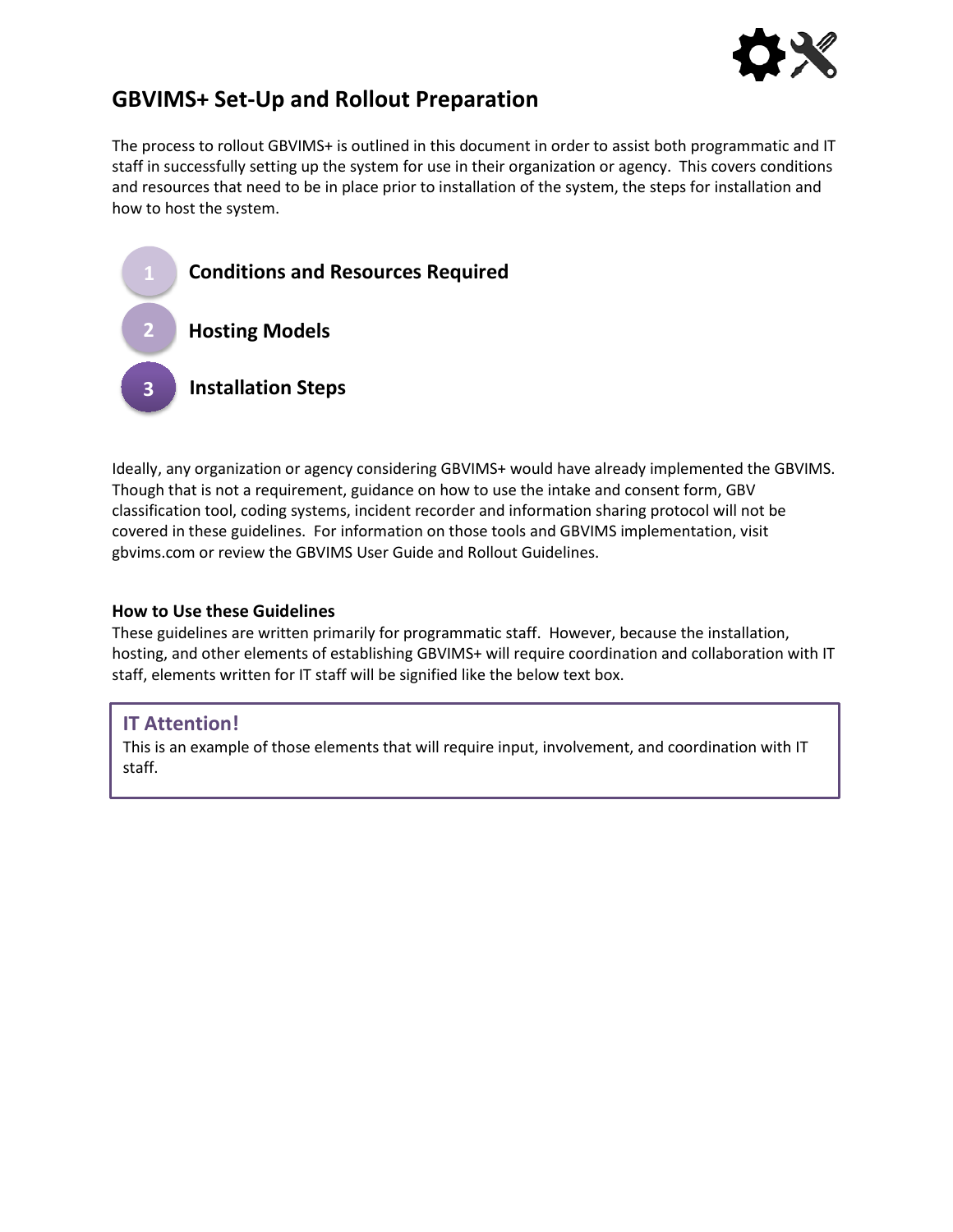# **Conditions and Resources Required**

**What conditions must be met? What resources are required?**

## **Conditions**

### *Organizational Capacity*

Any organization or agency interested in rolling out GBVIMS+ should meet the same conditions required for rollout of the GBVIMS.

| How do I know if the GBVIMS is right for my Organization?                                                                                                                                                                                            | <b>Yes</b>   | Nο |
|------------------------------------------------------------------------------------------------------------------------------------------------------------------------------------------------------------------------------------------------------|--------------|----|
| Does your organization work in a humanitarian setting?                                                                                                                                                                                               | $\checkmark$ |    |
| Does your organization provide case management, health or psychosocial services for<br>survivors of gender-based violence?                                                                                                                           | $\checkmark$ |    |
| Does your field office document services provided to GBV survivors and keep client case<br>files?                                                                                                                                                    | $\checkmark$ |    |
| Does your organization provide services to at least 50 survivors each year in a country<br>program? (You can implement the GBVIMS with fewer than 50 survivors, though the<br>effort required for implementation and maintenance should be weighed). | $\checkmark$ |    |
| Does your organization have the necessary infrastructure (i.e. secure offices, computers,<br>etc.), human resources (supervision of GBV services, IT support, etc.) and organizational<br>commitment to implement a data management system?          | $\checkmark$ |    |
| Is your organization interested in using data to inform program design and coordination<br>efforts, complete reports and support advocacy efforts?                                                                                                   | $\checkmark$ |    |
| Is your organization concerned about the protection and safety of GBV survivors?                                                                                                                                                                     | ✔            |    |

In addition to meeting the conditions required for GBVIMS implementation, it is ideal to know if there are other information management systems in your setting and to determine how they might interact with GBVIMS+.

### *Resources*

In order to rollout GBVIMS+, there are multiple resources required to be in place including financial, hardware and staff capacity.

#### **Financial**

There are several financial considerations to be aware of in advance of rolling out GBVIMS+ to ensure your organization or agency is prepared. Primarily, any resources that include hardware, training, and human resources need to be in place prior to implementation. Additionally, there will be costs associated with local or cloud-based hosting of data, a point to be discussed further under hosting models. Further, organizations/agencies will need to consider the costs to train staff on using the system.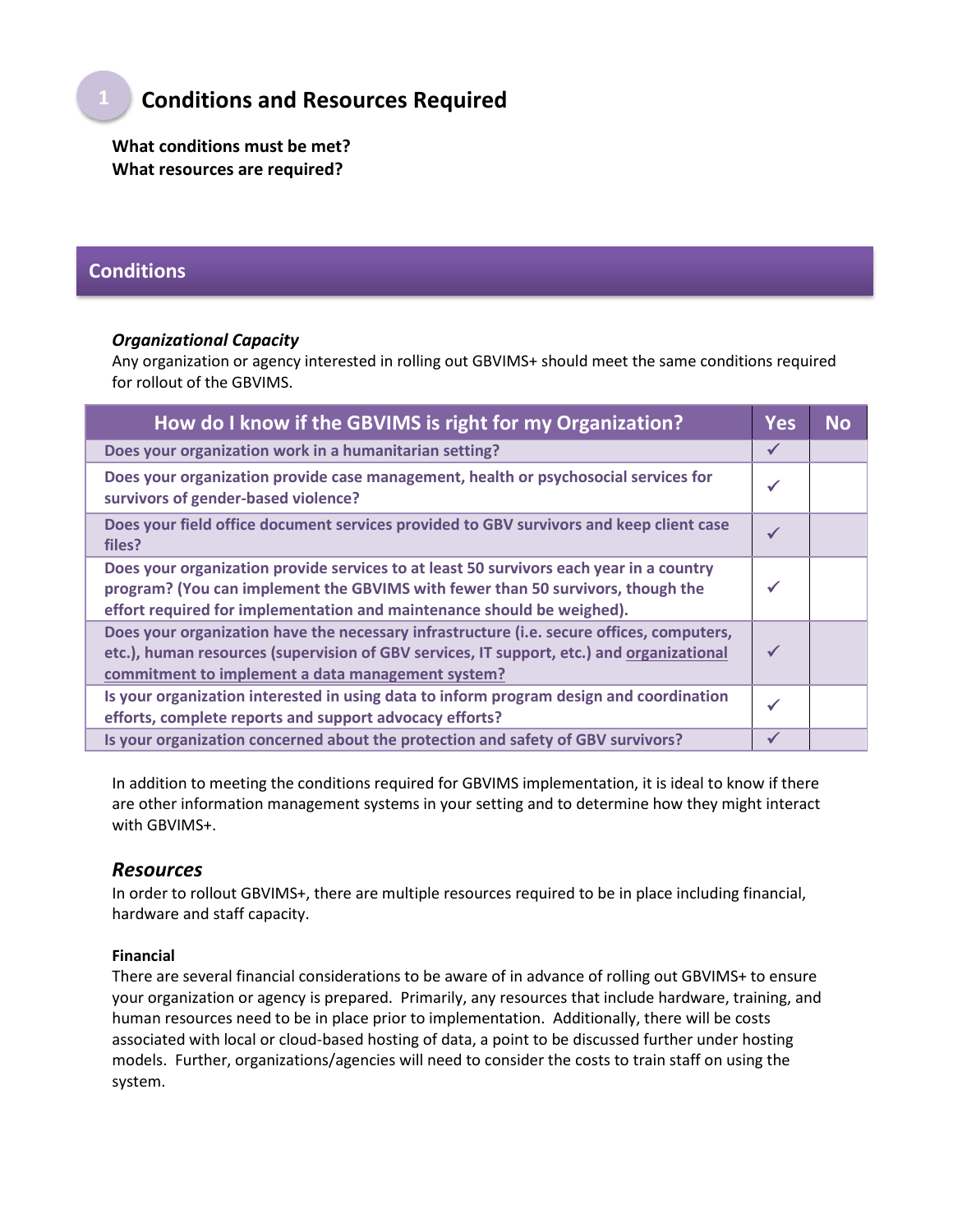#### **Hardware**

*64-Bit Computer(s)*: At least one 64-bit computer is required per organization. If other users' computers have good internet connectivity, then only one computer is required to be a 64-bit computer. It is ideal (though not required with good internet connectivity), for each user to have a 64-bit computer.

#### **What does 64-bit mean?**

The term 64-bit refers to the way a computer processes information. 64-bit computers handle large amount of memory (RAM) more effectively than 32-bit computers. GBVIMS+ requires more processing power, which is why at least one 64-bit computer is required.

#### **How do I know if my computer is 64-bit?**

For computers with Windows XP

- Click **Start**, then right-click **My Computer**, and click **Properties**
- If you see **x64 Edition** listed under System, your computer is 64-bit
- If you don't see **x64 Edition** listed under System, your computer is 32-bit

For computers with Windows Vista, Windows 7 or Windows 8

- Click the Start button, then right-click Computer, and click Properties
- If you see **64-bit Operating System** listed next to System Type, your computer is 64-bit
- If you see **32-bit Operating System** listed next to System Type, your computer is 32-bit

*Incident Recorder*: The incident recorder database is required to perform analysis, including monthly and annual statistics reports and other more flexible analysis such as pivot tables. Other third party analysis tools can be considered though may be a challenge in inter-agency trends sharing.

*Back-up Capability*: To ensure you are able to back-up your data, you will need an external hard drive or local hosting server. More details about hosting servers will be covered under hosting models.

*Internet Browser*: To use/sync GBVIMS+, computers will need one of the following browsers: Internet Explorer (IE 10.0 or higher), Google Chrome (v32 or higher), or Mozilla Firefox (v26 or higher).

### **IT Attention!**

Additional Details to ask IT Staff:

*Administrator Access*: To ensure GBVIMS+, the Primero application, can be downloaded on your computer, there is a need to have administrator privileges. Additionally, VT-x processor extensions - BIOS Settings Enabled for this feature.

*Hosting Model Preference*: If your organization is likely to want to host (store) GBVIMS+ through your organization instead of a shared system, the following are requirements for server administration:

- For Server Administrators:
	- o SSH Access: There is a need for a machine with SSH access. This is one of the first steps in setting up a cloud environment, and is basic to most secure server administration functions.
	- o Appropriate Privileges: The server administration will need to have password-less sudo access for the /usr/bin/chef-solocommand so that you don't have to login as root (the machine doesn't need to have chef-solo actually installed yet)
	- o Respository Review: The GBVIMS+ repository will need to be reviewed by server administrators.
	- o SSL Certificate and Key for the Application
	- o SSL Certification and Key for Couch DB (for syncing over the internet)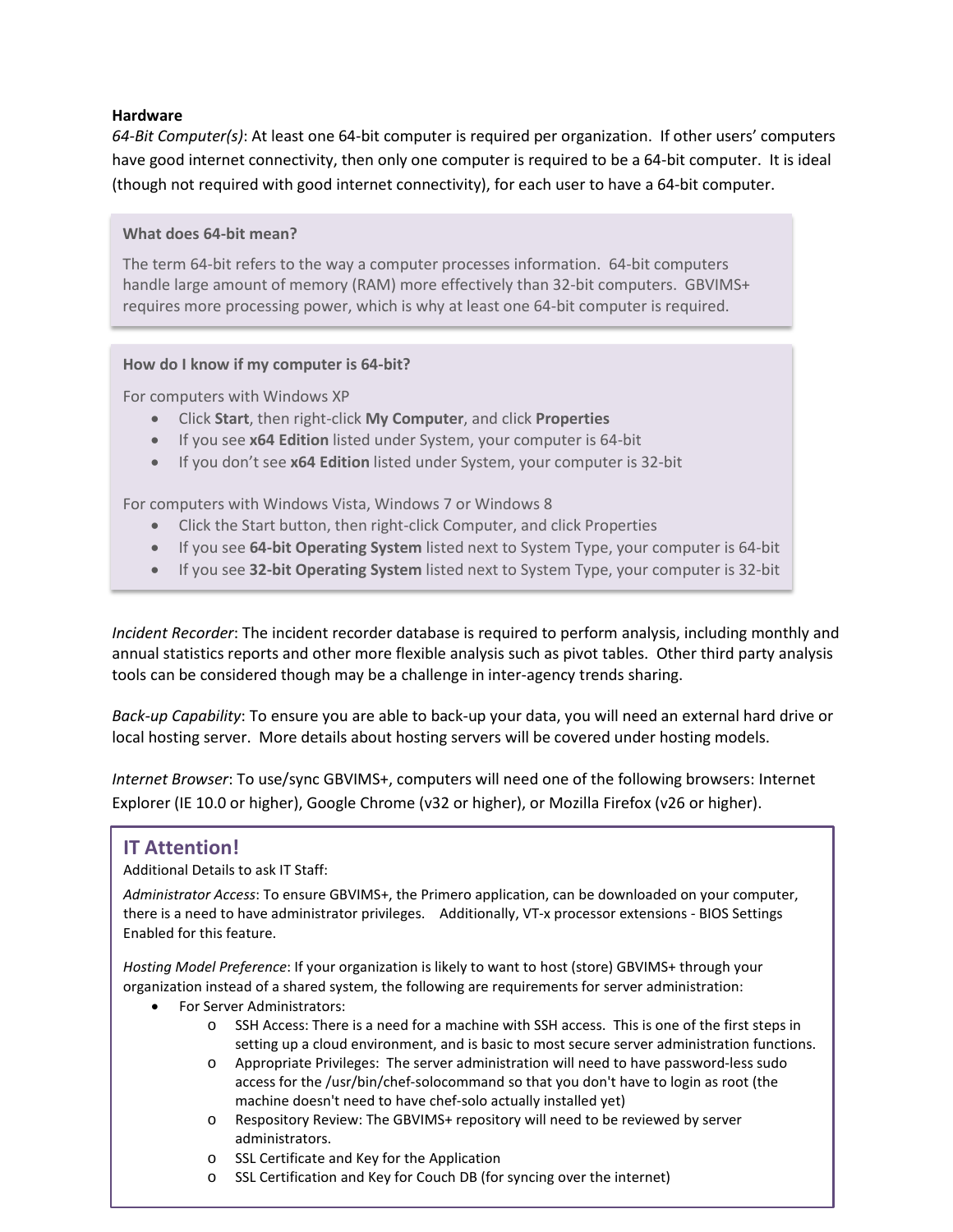### **Connectivity**

While GBVIMS+ is designed with low-resourced settings/difficult conditions in mind, the use of the system is improved with an internet connection. Stable internet connection is required for cloud hosting as well as for syncing data on non-cloud instances.

### **Staff Capacity**

Staff planning to use GBVIMS+ need to be familiar with web-based navigation. That means staff need to have experience and familiarity with using the internet: navigating between pages, using an internet browser and with MS Excel. You will also need the dedicated support of your IT department to install and host GBVIMS+.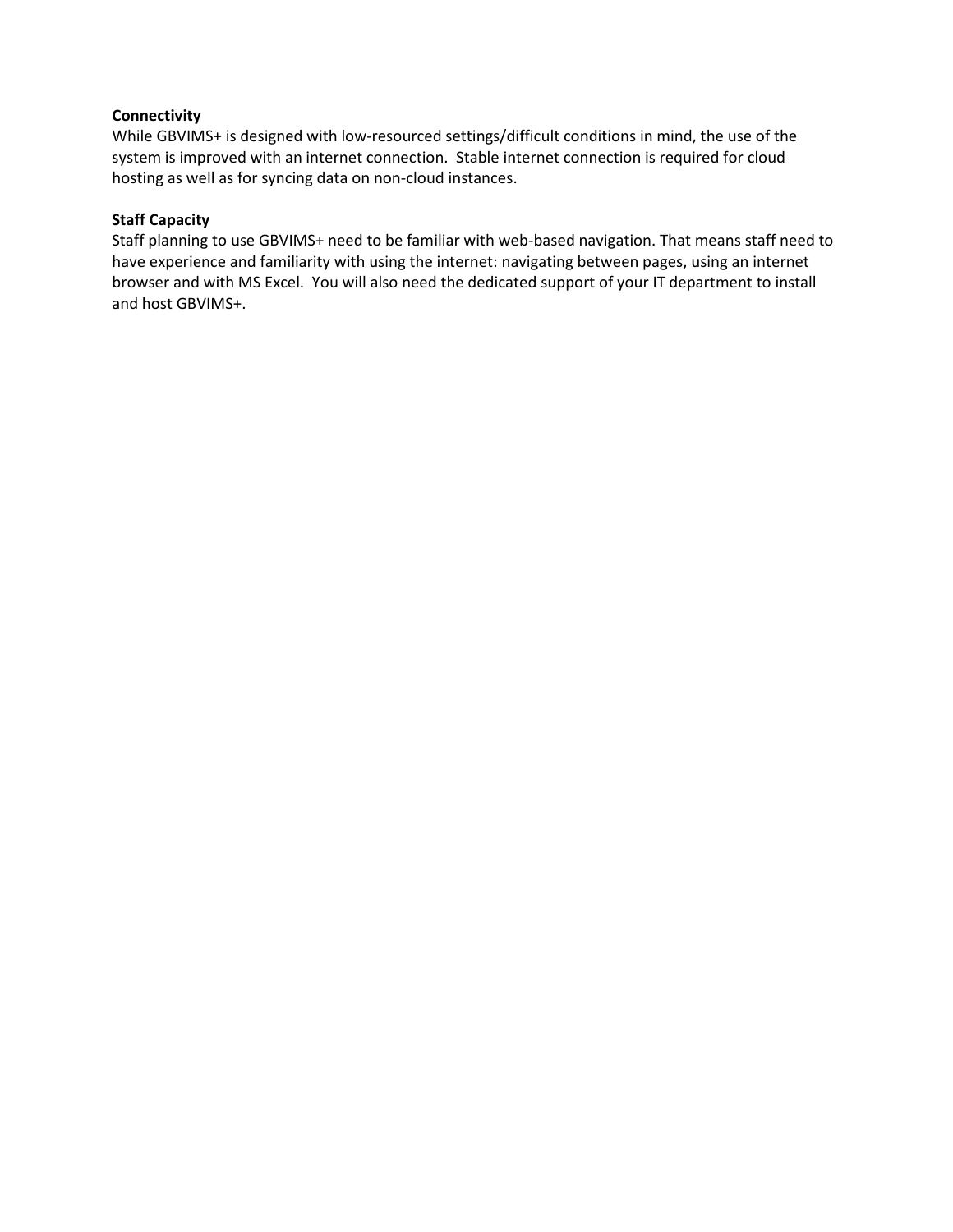# **Hosting Models**

**What does hosting mean?**

**How can I determine which hosting model is right for my organization/agency?**

### **Hosting**

**2**

Once you have confirmed your organization meets the conditions above and has the appropriate resources in place, you can consider the next step in the process: how will the system be hosted? That means, where will GBVIMS+ reside? In order to better understand this question, below are some key definitions.

#### **What is a server?**

A server is essentially a computer that accepts messages from other computers and replies. It is like a telephone in that it can receive messages and reply to them. In terms of the GBVIMS+ application, we utilize a specific type of server, a database server, which provides a database that is serviceable to commands and requests from users in a network, as well as providing storage for data. A server can range from a single computer (in the 'Roving Instance'), to physically distributed server machines (in the 'Cloud-Based' instance).

#### **What is hosting?**

The term 'host' means to store data on a server so it can be accessed by users in a network. This means storing information and files, just like a landlord who rents space where someone can store their personal items; this is a computer or a server that stores the data in a database – where the data lives.

#### **What is an instance?**

An instance is one version of GBVIMS+. Most often, instances will be held by the organization, so each organization will have an instance of GBVIMS+, though the configuration will be coordinated at an interagency level. Essentially, one can consider an instance as a standalone database, administered by a specific entity. In terms of deploying GBVIMS+, each instance would mean a separate database, even if in the geographical region and/or responding to the same.

#### **There are three options to host GBVIMS+ within your organization**

1. *Local Computer (Roving)*: This means the data is hosted on one local computer which performs the functions of a server (storing data and replying to requests from users). However, the roving instance can only act as a server for computers in its immediate vicinity which can connect to it over a local network within an organization. If an organization cannot access a server (either because of low-connectivity environments, low-IT capacity or financial restrictions), the 'Roving Instance' is an option. The consequence to using this hosting option is that data is hosted on one computer. If that computer is corrupted, stolen or otherwise damaged, data not stored on a back-up system will be lost. Roving instances are geared towards low resource environments, envisioned where resources and connectivity are severely constrained.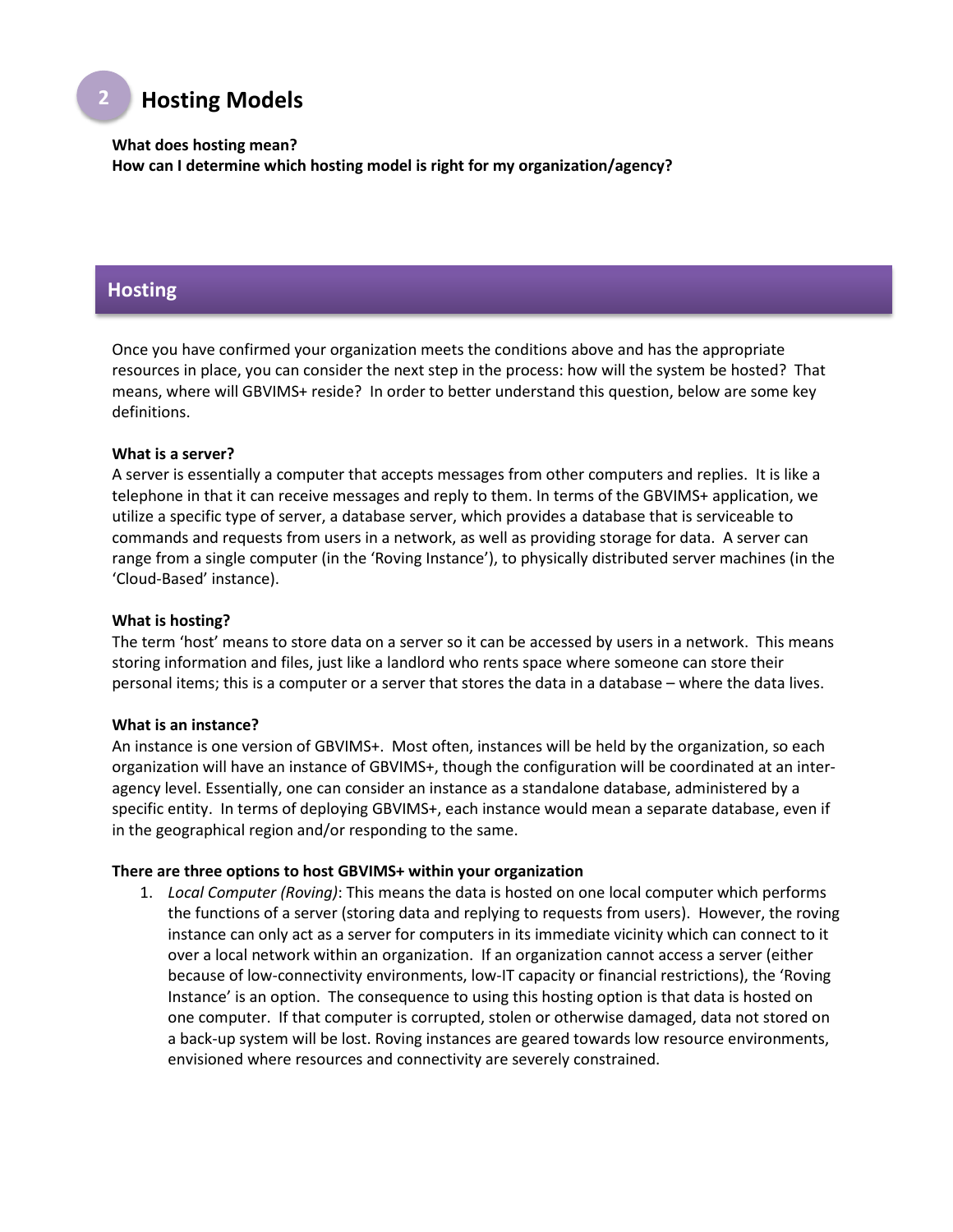- 2. *Local Server*: This means data is hosted on a local server, remotely accessible by users through an internet connection. This is preferable to hosting data on a local computer because it has fewer opportunities to be stolen, corrupted or damaged than one computer, and allows for more users to access the database hosted by the servers over the internet.
- 3. *Cloud-Based*: This is the most preferred method of hosting because it has the least opportunity to be damaged or compromised while offering high levels of accessibility (anyone with an internet connection) and dynamic storage (meaning that there is no limit on the amount of data stored). This allows better, more secure access to the data. However, there is a higher cost implication for hosting data on a cloud-based system. In addition to a higher cost (approximately \$1000-\$5000+ annually, depending on storage requirements), this requires more work on the part of the IT team to set up and continue maintenance. However, benefits in troubleshooting (on behalf of the cloud service provider) allow for less required involvement from local IT teams.

## **Primary Question to Consider Prior to GBVIMS+ Installation**

Does your organization plan to host GBVIMS+ on a local computer, local server or on the cloud?



## **Local Computer (Roving)**

- Advantages: Fully mobile and applicable in no-connectivity conditions.
- Disadvantages:
	- o Data is only available to users with local physical (local WiFi, LAN, or otherwise) proximity to the computer that is acting as a server.
	- o Data is vulnerable if computer is damaged/destroyed, and not backed up locally (on an external hard drive or other storage mechanism) it is vulnerable to loss.
- Key Considerations:
	- o If there is no connectivity in an area this may be the best option
	- o You can migrate to a local or cloud hosted configuration once connectivity is established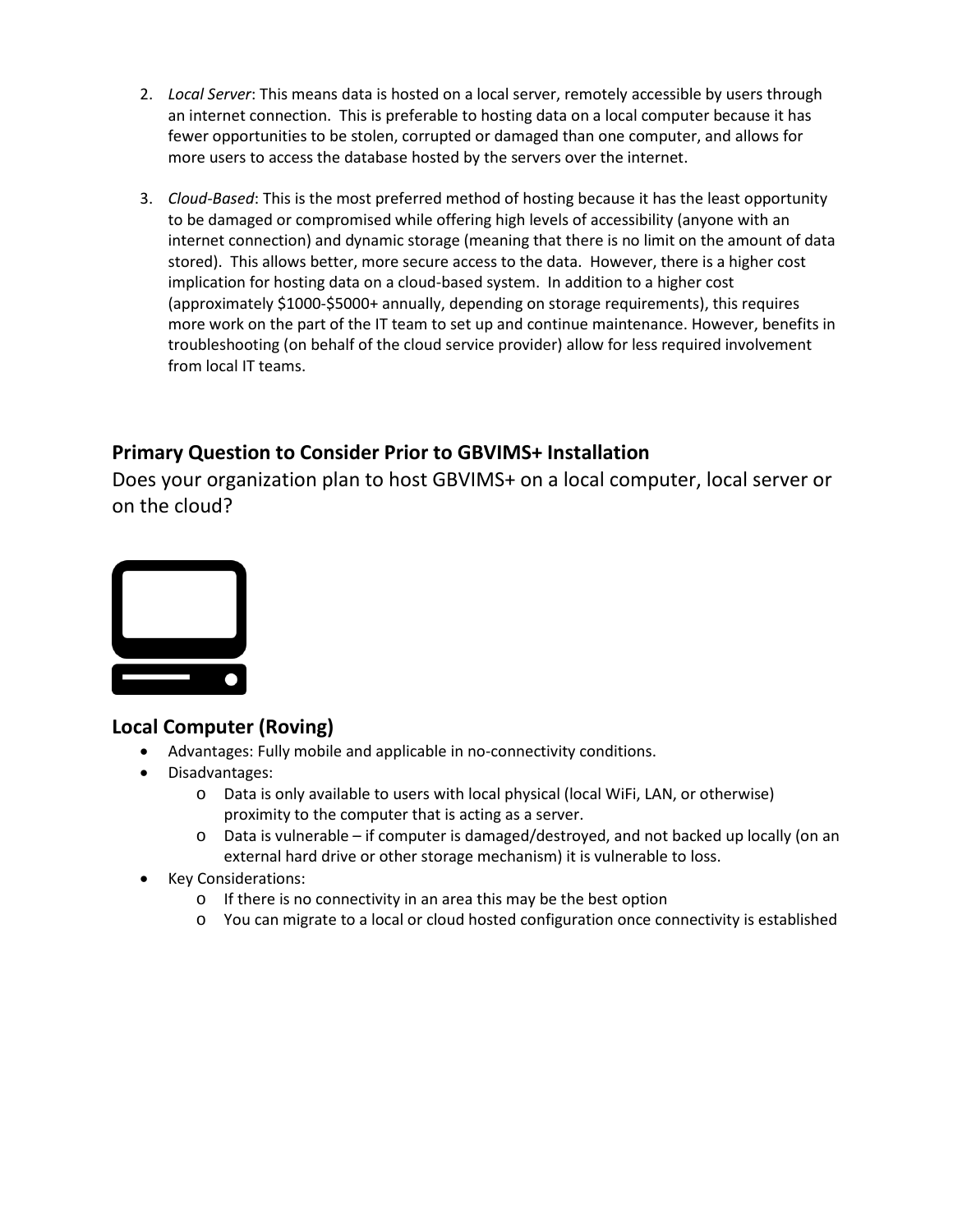

## **Local Server**

- Advantages:
	- o Data is available to anyone in your organization with credentials (access) and an internet connection
- Disadvantages:
	- o Lower performance than cloud hosting (with limitations on storage abilities depending on space in the server)
	- o Require administration from your IT staff
	- o Some vulnerability to theft
- Key Considerations: Is there capacity in your organization to help you manage the server?



## **Cloud-Based**

- Advantages:
	- o Most secure
	- o Best performance
	- o Automatically scalable
	- o Quick upload of data
	- o Cost efficiencies as more instances use cloud hosting, unit prices decrease
- Disadvantages:
	- o Dependable internet connection is required
- Key Considerations: Is there dependable enough internet connectivity?

NOTE: Multiple system configurations can be maintained concurrently (i.e. roving instances, local hosting, and cloud hosting can be mixed and matched) according to varying connectivity conditions in a particular emergency response.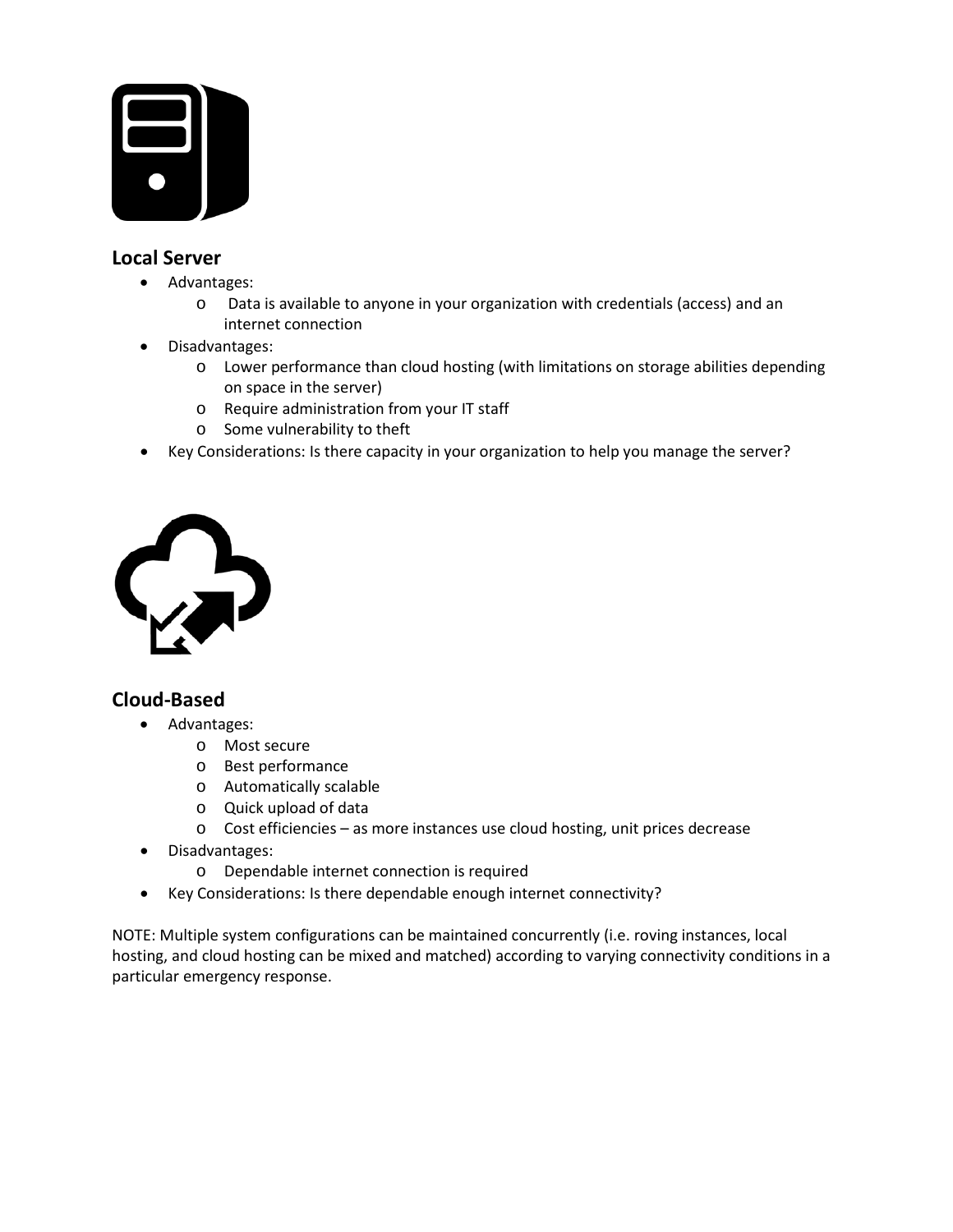# **Questions to Ask for Hosting Model Preferences**

### **System Use**

- 1. Can you specify the profile and roles of the staff who are going to participate in the training/use the system? (Case workers, Supervisor, GBVIMS Focal Point)?
- 2. Are these staff already trained on the use of the GBVIMS tools? If yes, which tools (intake and consent form, classification tool, IR)?
- 3. How many sites are you planning to pilot GBVIMS+ in?
- 4. In those sites how many staff will be using the system?
	- Will they each have a computer or are there shared computer where data entry will be performed?
	- Is data entry done in an office/central location or is it done remotely (e.g. mobile clinic)?
- 5. How often do staff in those sites do data entry (from paper forms to the database)? Daily? Weekly? Bi-Weekly?

### **Internet Connection, Servers, and Computer Processing Capacity**

- 6. What is the processing capacities of the computers that are going to be used by those entering the data? (64-bit, less/more)?
- 7. How stable is the internet connection in those sites? Are there frequent interruptions of the internet in the site where you are planning to use GBVIMS+?
- 8. Is your connection wireless? Do you use internet dongles or a USB network adapter?
- 9. Do you already have local servers you use for other work in your office?
- 10. Do you currently host any other data or systems on a cloud (such as Amazon Web Services)? If so, it could be relatively simple to add.
- 11. Do you have access to any additional budget? Cloud hosting requires some small budget to pay for the data to be hosted, approximately \$25/75/month, plus a one-time fee of \$100 for SSL Certification (to ensure your site is secure).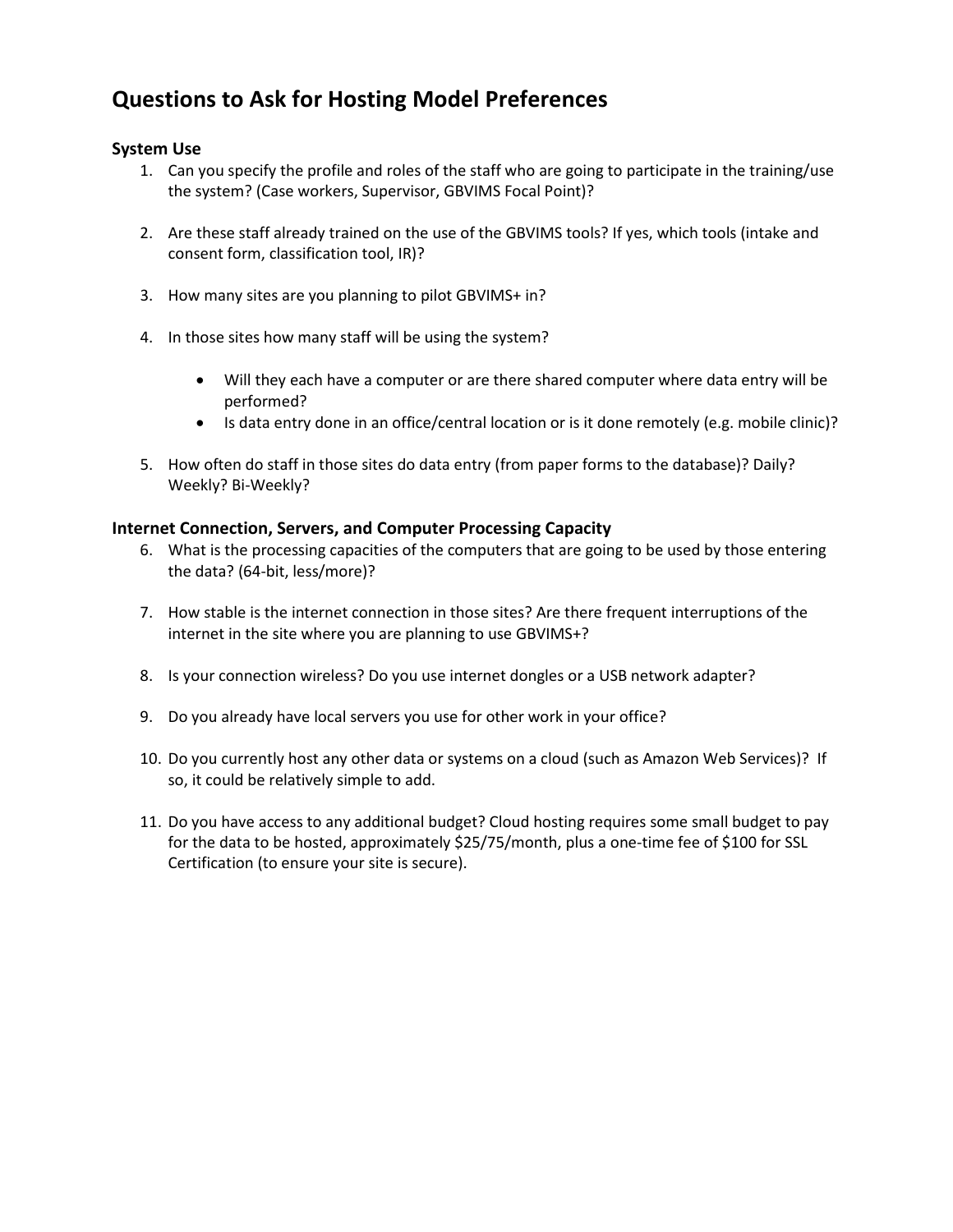

**What are the steps to install GBVIMS+?**

## **Installation**

In order to install GBVIMS+ within your organization or agency there are several steps you need to take, which will depend on your hosting model.

Find your hosting model below and follow the related instructions for installation.



## **Local Computer (Roving)**

If your organization is constrained by access to IT support or has other financial constraints, restricting your options to hosting on a local computer, and you have decided to host GBVIMS+ on a local computer, here are the steps to take for installation:

- 1. Contact your IT department.
- 2. Provide them the instructions in the annex referenced below for installation.
- 3. When installation is completed, Primero/GBVIMS+ will be running on your desktop in a 'virtual environment.'

### **IT Attention!**

See **Annex A** Primero Installation Guide for instructions to install Primero/GBVIMS+ on a local computer.